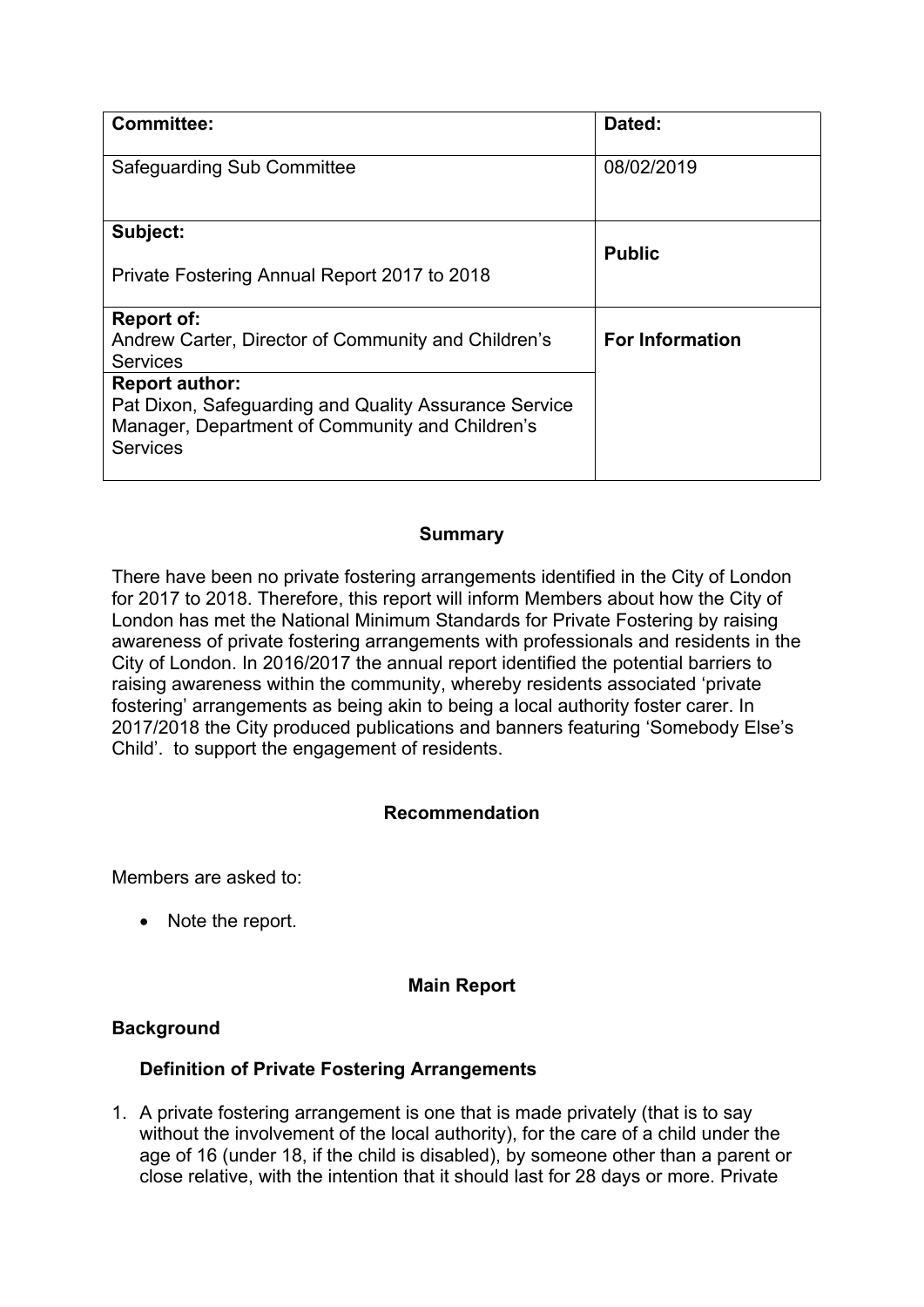foster carers may be from the extended family, such as a cousin or great-aunt, or they may be a friend of the family or other non-relative, such as the parents of the child's friend. A person who is a close relative of the child, as defined by the Children Act 1989 (a grandparent, brother, sister, uncle or aunt – whether by fullor half-blood or by marriage or civil partnership – or step-parent), is not a private foster carer.

- 2. Examples of private fostering arrangements are:
	- children sent from abroad to stay with another family, usually to improve their English or for educational opportunities
	- asylum-seeking and refugee children
	- teenagers who, having broken ties with their parents, have short-term arrangements to stay with friends or other non-relatives
	- children living with host families, arranged by language schools or other organisations
	- children living with members of the extended family, e.g. a great-aunt.
- 3. The primary responsibility of the local authority is to safeguard and promote the welfare of these children and young people by:
	- meeting the duty to promote public awareness of the requirement to notify the local authority of private fostering arrangements and, therefore, to reduce the number of 'unknown' private fostering arrangements
	- responding to notifications and assessing the private fostering arrangements
	- meeting the duty to support private fostering arrangements.
- 4. This responsibility is underpinned by: the Replacement Children Act 1989 Guidance on Private Fostering; Children Act 2004 (Section 44 amends Section 67 in the 1989 Act); the Children (Private Arrangements for Fostering) Regulations 2005; and the National Minimum Standards for Private Fostering 2005.

# **Current Position**

- 5. Over the past 12 months, there have been no private fostering arrangements identified in the City. Given the City's demographics, it is highly unlikely that this is a true reflection of the situation. The City of London is ensuring that it is meeting the National Minimum Standards for Private Fostering, and this is an area that has been identified by the City and Hackney Safeguarding Children Board (CHSCB) as a priority. The attached annual Private Fostering Report goes to the City Executive Board of the CHSCB.
- 6. In 2016 to 2017 it was identified that parents' and carers' initial response when being informed about private fostering arrangements would be to align it to becoming a foster carer for the local authority. This perception often prevented potential private foster carers from reading any further than the headlines, as they considered it would not apply to them. In 2017 to 2018 a review of the